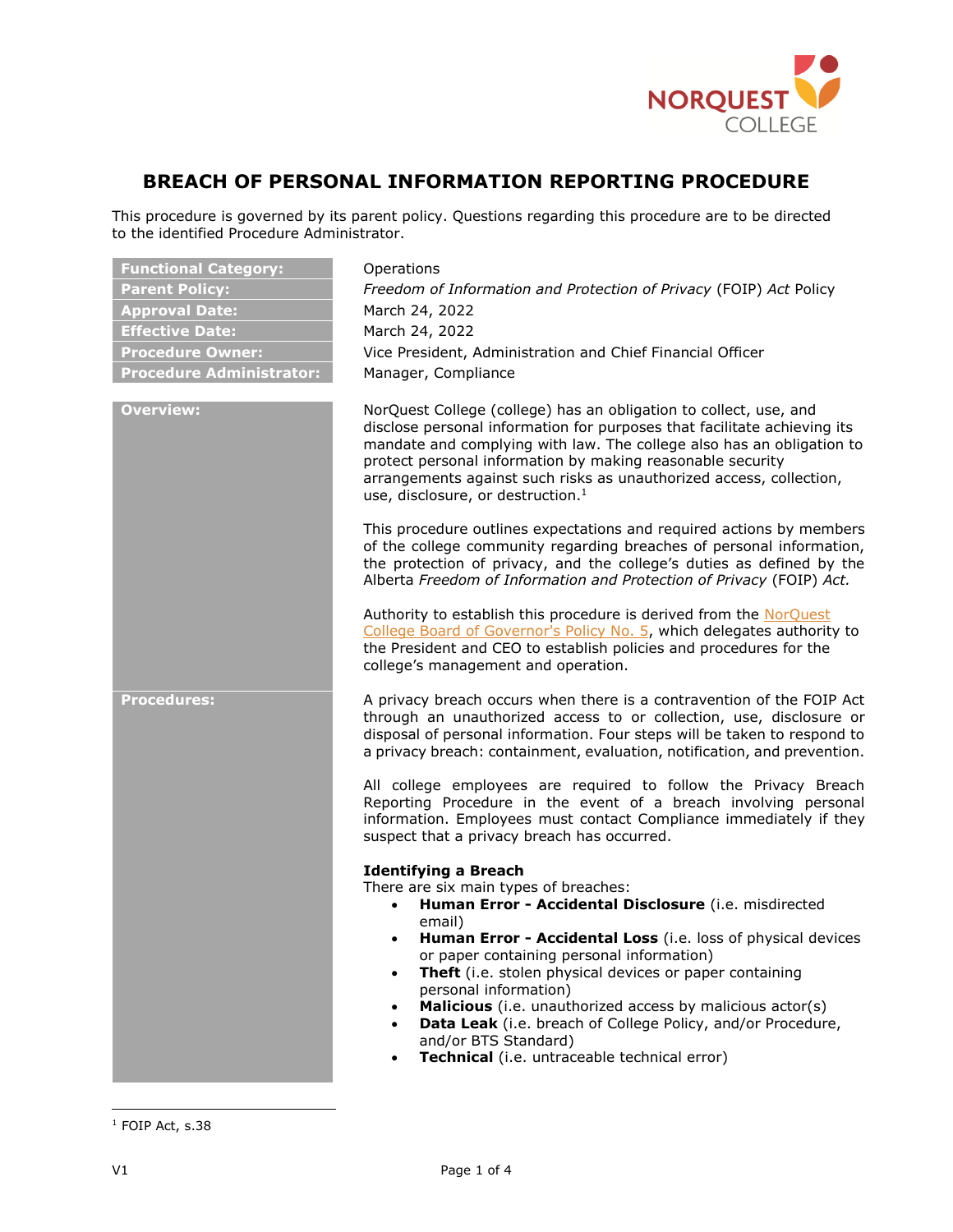

When a breach of personal information is suspected the employee involved and/or the employee reporting the breach (for example, the employee who discovered the breach) will work with the Compliance Office as outlined in this procedure. If Compliance determines a breach of personal information did not occur, they will notify the business area in writing of the findings.

## **1. Containment**

In the event of a breach or suspected breach involving personal information occurs:

- A. Immediate containment of the record(s) must swiftly be undertaken. This includes recalling internal email messages and notifying all recipients:
	- that they received it in error,
	- to advise not to open and/or distribute the record, and
	- to destroy the information including from their downloaded files and recycle bin.
- B. The employee responsible for the custody and control of the information at the time of the breach must preserve a copy of the evidence of the breach and notify Compliance within one working day after becoming aware of the incident. If the incident is not reported within one working day, a reason for the delay must be communicated to the Compliance Office.
- C. Compliance will then initiate the Privacy Breach Reporting Process, as outlined in the reporting form, within two working days upon receipt of notification of the incident to the [compliance@norquest.ca](mailto:compliance@norquest.ca) inbox.

## **2. Evaluation**

The breach will be evaluated through the information supplied by the business area and/or via the Privacy Breach Reporting Form to determine if the event requires notification to internal and/or external stakeholders. The evaluation process is independent and will be led by the Compliance Office, to determine if a breach of personal information occurred under the FOIP Act. This can include gathering digital evidence directly from the Business Technology Services (BTS) division. Evaluation will include determining the number of affected individuals, if notification to external regulatory bodies will be required, the intentional or unintentional nature of the breach, and overall risk.

## **3. Notification**

The business area, or the Compliance Office if the breach is large in scope and overall risk, must notify the affected individual(s) of the breach as soon as possible from the date the breach was discovered. Notification should include:

- a description of what happened;
- what information was involved:
- what is being done to prevent a similar breach in the future;
- what the affected individual(s) can do (i.e., changing their passwords), if possible; to mitigate the likelihood of the risk; and
- who to contact for more information (i.e., Compliance Office).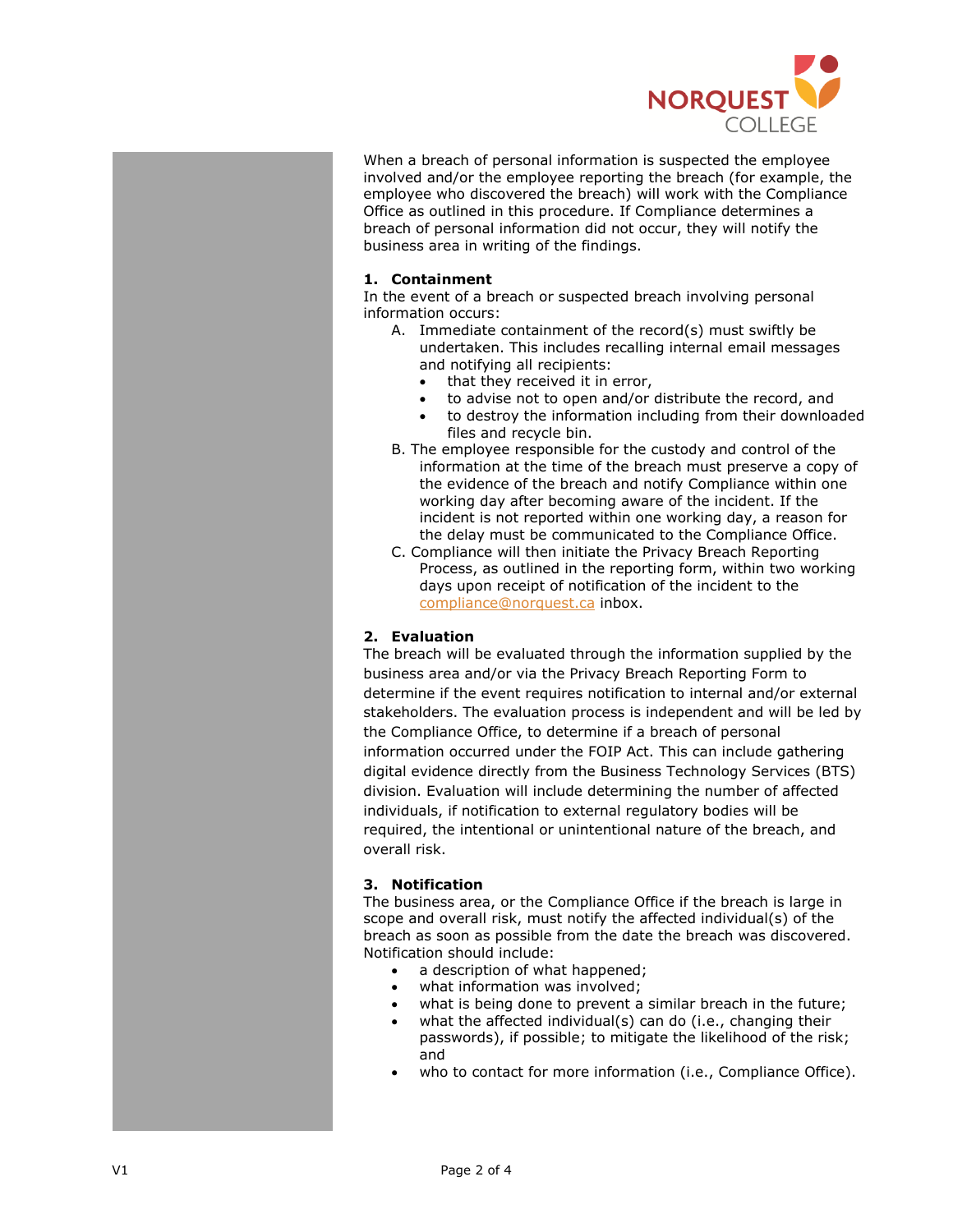

#### **4. Prevention**

- A. Once the Privacy Breach Reporting Form is returned to the employee reporting the incident, it must be signed by all required parties and returned to C[ompliance@norquest.ca](mailto:Compliance@norquest.ca) as soon as possible from the time the original form was sent to the business area by Compliance.
- B. The business area responsible for the breach must also undertake and implement any required physical, technical, and/or administrative safeguards as recommended by the Compliance Office in the Privacy Breach Reporting Form.
- C. Compliance will follow-up with the business area three months after the close of the breach for a status update on required changes to improve safeguards.

## **Protection of Privacy Obligations**

All employees are expected to be aware of and uphold their obligations under the FOIP Act as reflected in college policy, procedure, and Digital Security standards.

In keeping with the Code of Conduct Policy, a malicious breach, data leak, and/or repeated breach offences under the FOIP Act could result in disciplinary action up to and including termination of an employee's employment, or of the relationship of a board member with NorQuest. In these circumstances, Compliance will provide the signed Privacy Breach Reporting Form to People and Culture to review and determine if an investigation under the college Code of Conduct Policy or Respectful Workplace and Learning Environment Policy is warranted.

## **Legislative Compliance**

Senior management that have been identified as a Legislative Owner, as per the Legislative Compliance Reporting Procedure, are responsible for being aware of and reporting breaches under FOIP within their business area when completing their annual Legislative Certificates for the FOIP Act and Regulation.

## **Definitions: Employee:** under the FOIP Act and for the purposes of this

procedure, an employee includes a person who performs a service for the college as an appointee, volunteer, or student or under a contract or agency relationship with the college.

**Personal Information:** means recorded information about an identifiable individual, including:

- the individual's name, home address, and/or home telephone number;
- the individual's business address and/or business telephone number\*;
- the individual's race, national or ethnic origin, colour, or religious or political beliefs, or associations;
- the individual's age, sex, marital status, or family status;
- an identifying number, symbol, or other particular assigned to the individual;
- the individual's fingerprints, other biometric information, blood type, genetic information, or inheritable characteristics;
- information about the individual's health and health care history, including information about a physical or mental disability;